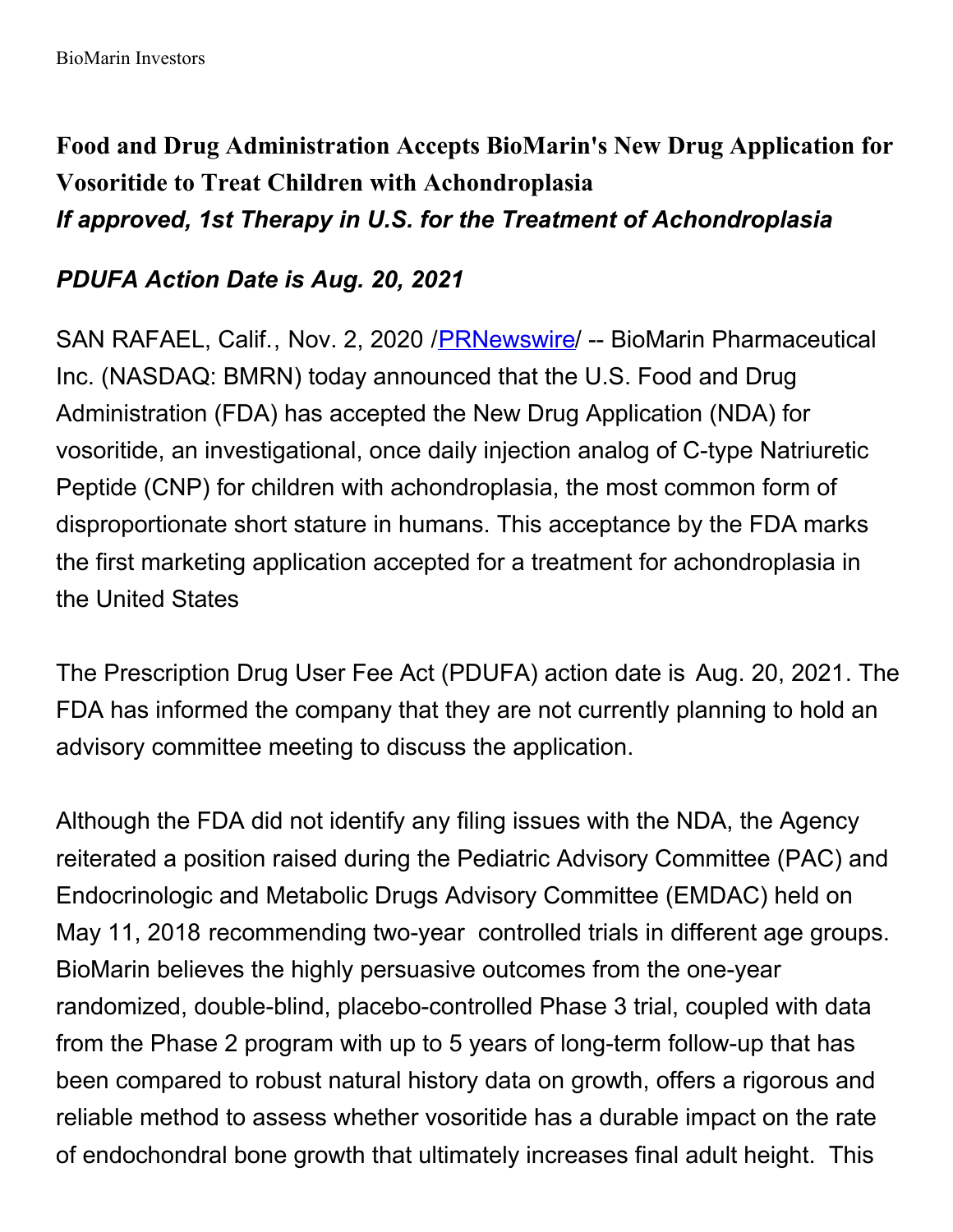information was included in the marketing application.

While not part of the vosoritide marketing application, in Q4, the Company is also expecting to complete enrollment in a Phase 2 randomized, placebocontrolled study of vosoritide in approximately 70 infants and young children with achondroplasia, aged zero to less than 60 months, for a period of 52 weeks. The study will be followed by a subsequent open-label extension trial when all subjects receive active treatment. Children in this study will complete a minimum three-month baseline study to determine their respective baseline growth prior to dosing in the Phase 2 study. Children in this study will have completed a minimum three-month baseline study to determine their respective baseline growth prior to entering the Phase 2 study. The primary objectives of the study are to evaluate safety, tolerability, and the effect of vosoritide on height Z-scores, which is the number of standard deviations in relation to the mean height of age-matched, average stature children. The company also plans to augment the height Z-score data with assessments including proportionality, functionality, quality of life, sleep apnea, and foramen magnum dimension, as well as the advent of major illnesses and surgeries.

"We are looking forward to working with the FDA and other regulatory authorities to evaluate the safety and efficacy of the potentially first pharmacological treatment for children with achondroplasia. In addition to the completed clinical studies included in the application, we have included a natural history study to understand the progression of achondroplasia and medical implications," said Hank Fuchs, M.D., President Worldwide Research and Development at BioMarin. "Our extensive development program has been focused on addressing the underlying cause of achondroplasia. We continue to respect the community's range of views around treatment options. We are grateful to the families who have participated in the clinical trials, the advocacy groups from around the world, and the study investigators, all who have been on this journey with us to deliver a treatment choice and contribute to further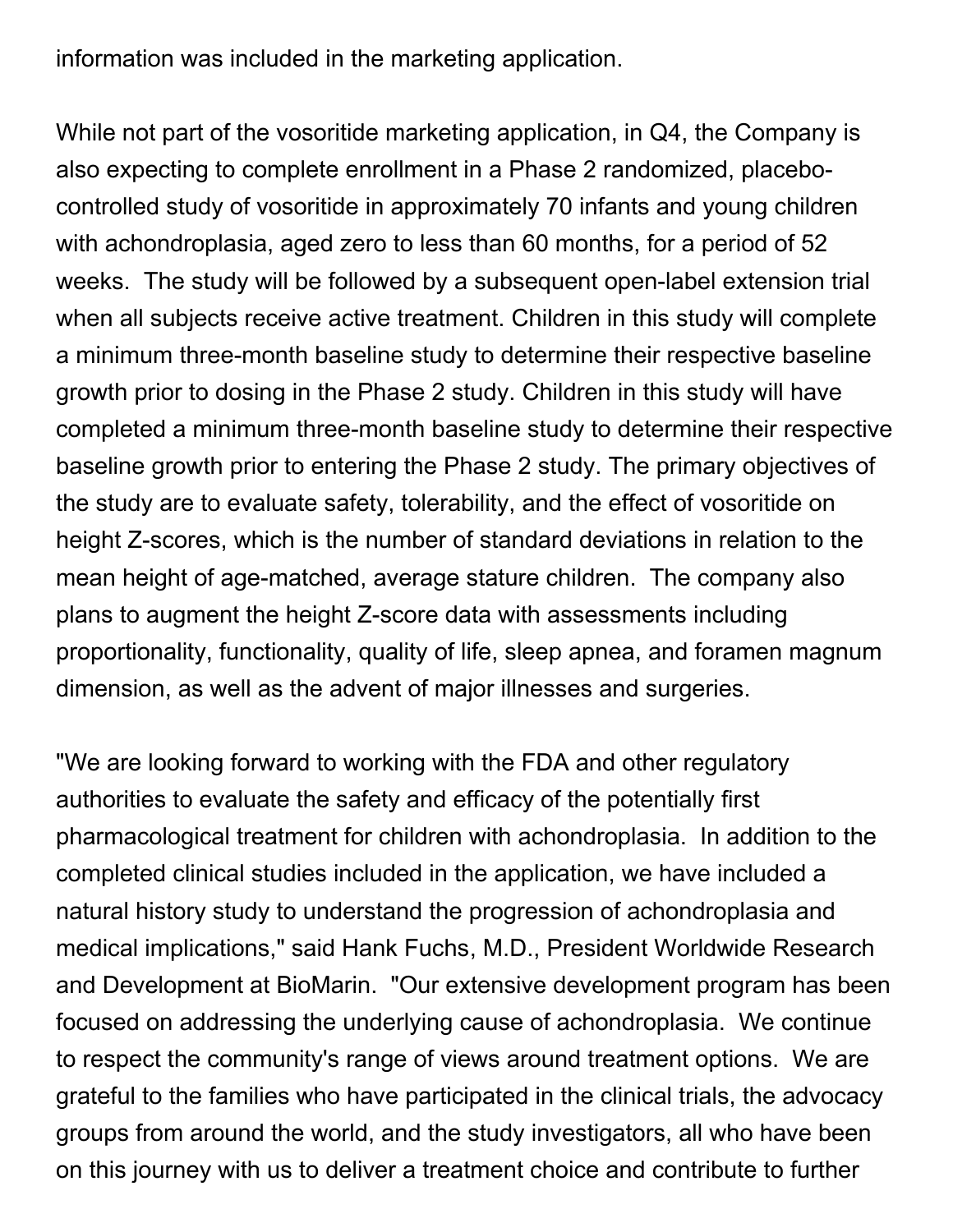understanding achondroplasia medically and scientifically."

"This is important progress that could lead to the first pharmacological treatment of the underlying cause of achondroplasia. As a treating physician, I feel that it is very important that such treatment options become available to families who may want to consider them for their child," said John A. Phillips III, M.D., Vanderbilt University Medical Center (David T Karzon Professor of Pediatrics) and investigator for the vosoritide clinical program. "The comprehensive clinical program for vosoritide provides scientific and clinical knowledge that focuses on the safety and efficacy of vosoritide and better understanding of the basic cause of achondroplasia, its natural history and treatment."

"We are hopeful that our community is one step closer to having access to the first therapeutic choice for children and families affected by achondroplasia," said Munira Haider, co-founder of Growing Stronger. "We advocate for rigorous scientific and medical research to improve the quality of medical care for little people."

Growing Stronger's mission is to improve the quality of medical care for people through supporting research. The organization raises nonprofit donations that are granted to researchers focused on dwarfism.

# **Regulatory Status in the U.S. and Europe**

BioMarin previously announced that the European Medicines Agency (EMA) validated the Company's Marketing Authorization Application. Vosoritide has also received orphan drug designation from the FDA and EMA for the treatment of children with achondroplasia. The Orphan Drug Designation program is intended to advance the evaluation and development of products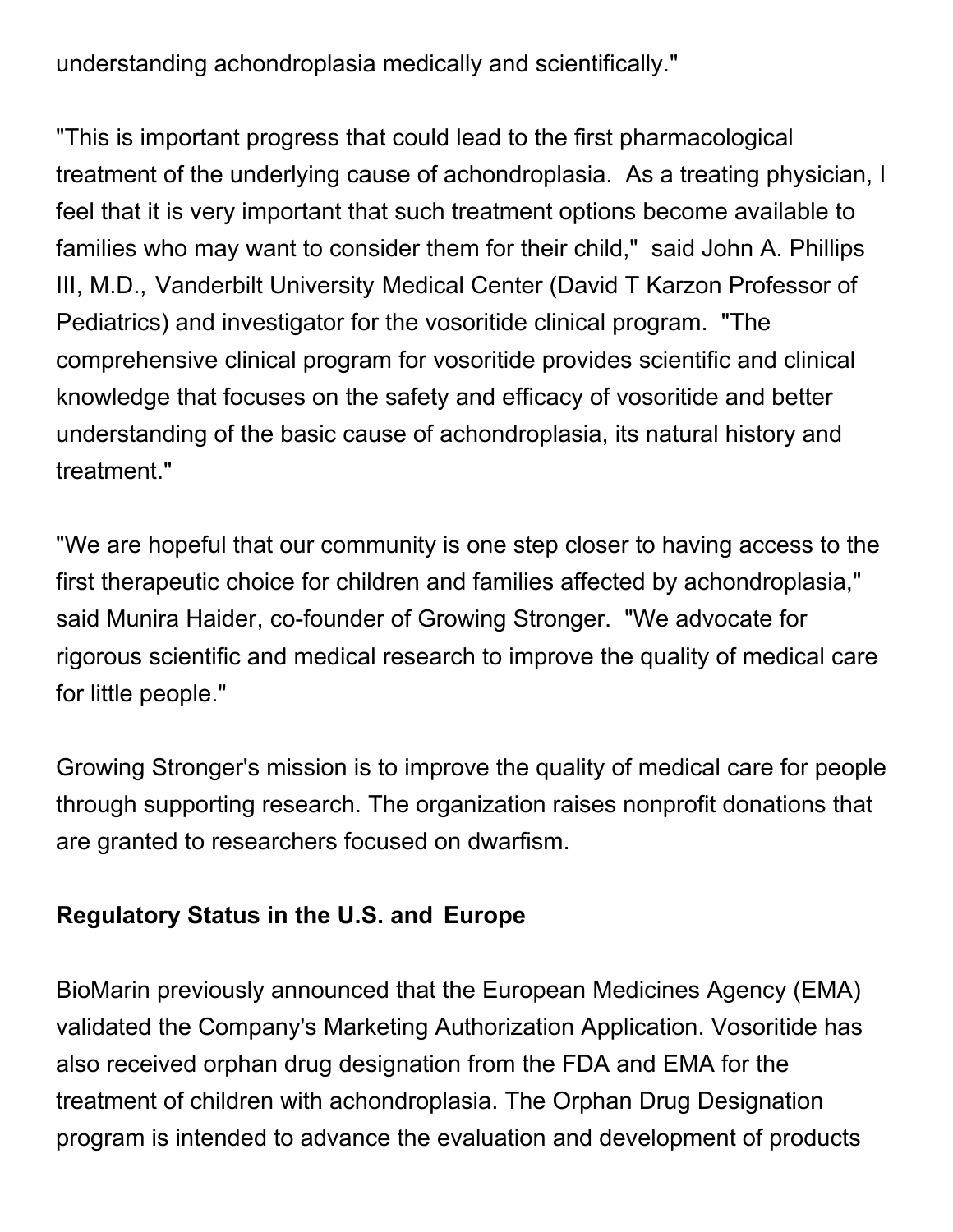that demonstrate promise for the diagnosis and/or treatment of rare diseases or conditions.

# **About Achondroplasia**

Achondroplasia, the most common form of disproportionate short stature in humans, is characterized by slowing of endochondral ossification, which results in disproportionate short stature and disordered architecture in the long bones, spine, face and base of the skull. This condition is caused by a mutation in the fibroblast growth factor receptor 3 gene (*FGFR3*), a negative regulator of bone growth. Beyond disproportionate short stature, people with achondroplasia can experience serious health complications, including foramen magnum compression, sleep apnea, bowed legs, mid-face hypoplasia, permanent sway of the lower back, spinal stenosis and recurrent ear infections. Some of these complications can result in the need for invasive surgeries such as spinal cord decompression and straightening of bowed legs. In addition, studies show increased mortality at every age.

More than 80% of children with achondroplasia have parents of average stature and have the condition as the result of a spontaneous gene mutation. The worldwide incidence rate of achondroplasia is about one in 25,000 live births. Vosoritide is being tested in children whose growth plates are still "open", typically those under 18 years of age. This is approximately 25% of people with achondroplasia. In the U.S., Europe, Latin America, the Middle East, and most of Asia Pacific, there are currently no licensed medicines for achondroplasia.

# **About BioMarin**

BioMarin is a global biotechnology company that develops and commercializes innovative therapies for serious and life-threatening rare and ultra-rare genetic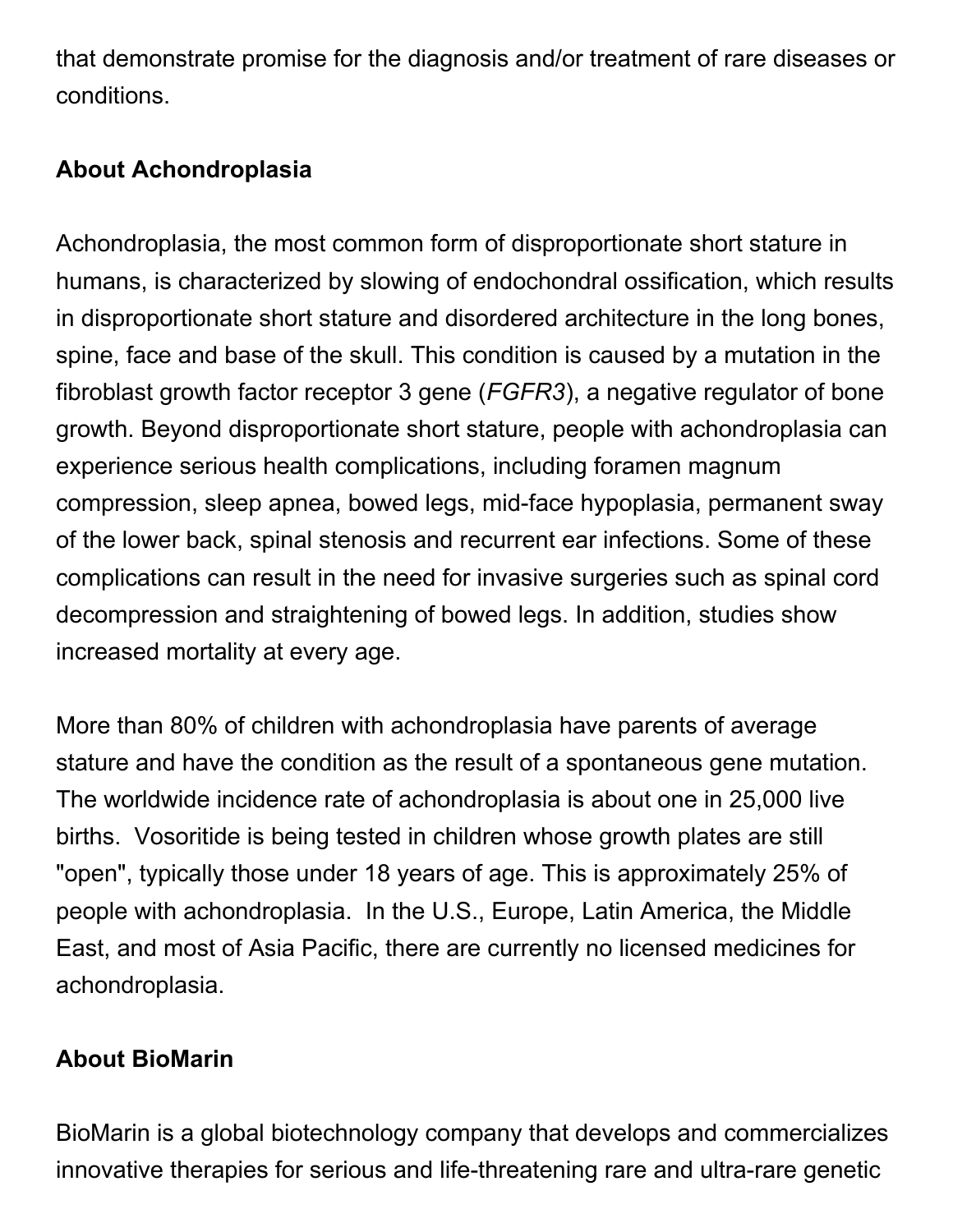diseases. The Company's portfolio consists of six commercialized products and multiple clinical and pre-clinical product candidates. For additional information, please visit [www.biomarin.com](https://c212.net/c/link/?t=0&l=en&o=2969811-1&h=1455420789&u=https%3A%2F%2Fc212.net%2Fc%2Flink%2F%3Ft%3D0%26l%3Den%26o%3D2891923-1%26h%3D1709396074%26u%3Dhttps%253A%252F%252Fc212.net%252Fc%252Flink%252F%253Ft%253D0%2526l%253Den%2526o%253D2866511-1%2526h%253D4246975951%2526u%253Dhttp%25253A%25252F%25252Fwww.biomarin.com%25252F%2526a%253Dwww.biomarin.com%26a%3Dwww.biomarin.com&a=www.biomarin.com). Information on BioMarin's website is not incorporated by reference into this press release.

# **Forward Looking Statement**

This press release contains forward-looking statements about the business prospects of BioMarin Pharmaceutical Inc. (BioMarin), including, without limitation, statements about: BioMarin's vosoritide development program generally, the possibility of regulatory approval of vosoritide, the FDA's PDUFA action date and the timing of regulatory review, and expectations regarding an advisory committee meeting. These forward-looking statements are predictions and involve risks and uncertainties such that actual results may differ materially from these statements. These risks and uncertainties include, among others: our ability to successfully manufacture vosoritide; the content and timing of decisions by the U.S. Food and Drug Administration, the European Commission and other regulatory authorities concerning vosoritide; and those other risks and uncertainties detailed from time to time under the caption "Risk Factors" and elsewhere in the BioMarin's Securities and Exchange Commission (SEC) filings, including, without limitation, BioMarin's Quarterly Report on Form 10-Q for the quarter ended June 30, 2020, and future SEC filings and reports by BioMarin. BioMarin undertakes no duty or obligation to update any forward-looking statements contained in this press release as a result of new information, future events or changes in its expectations.

BioMarin® is a registered trademark of BioMarin Pharmaceutical Inc.

#### **Contacts:**

Investors Media